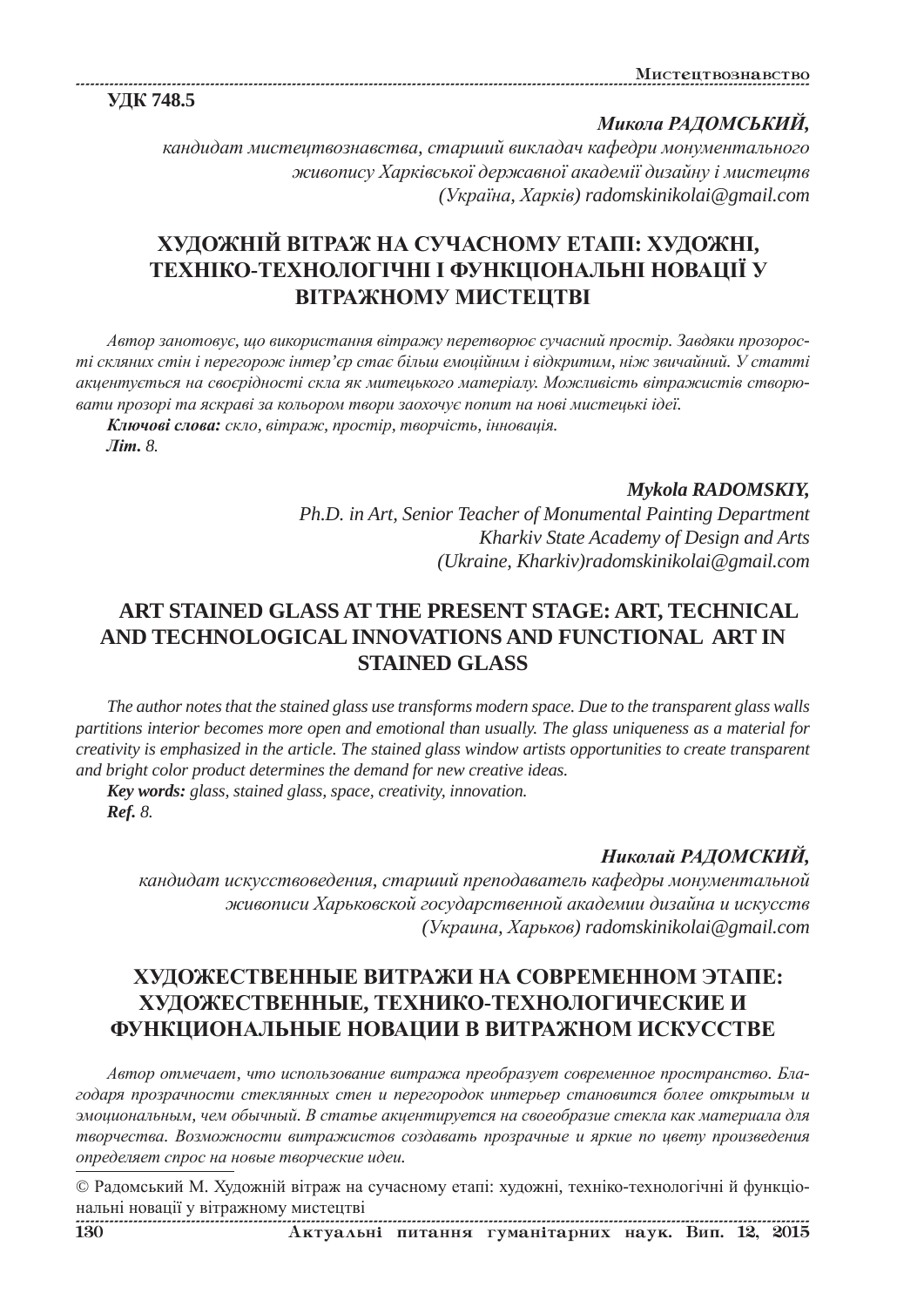Радомський М. Художній вітраж на сучасному етапі.

Ключевые слова: стекло, витраж, пространство, творчество, инновация. *<u>Jum. 8.</u>* 

Постановка проблеми. Скло – модний, цікавий і благородний матеріал сучасності і майбутнього, що вже зараз став незамінним для людей, які прагнуть жити в чистому екологічному середовищі. Сучасне скло асоціюється з поезією, музикою, живописом. Прозорі речі перетворюють простір на особливий культурний світ, в якому гра світлотіні є досконалою. Завдяки прозорості скляних стін і перегородок інтер'єр стає більш емоційним і відкритим, ніж звичайний. Крім того, прозорість скляних вітражних творів дозволяє використовувати навколишнє середовище як частину дизайну інтер'єрів. Завдяки своїй прозорості вітражне скло дозволяє людині спілкуватися із зовнішнім світом й одночасно дає можливість на деякий час ізолюватися від нього за напівпрозорими творами митців вітража.

Загальновідомо, що декоративні, пластичні й візуальні мистецтва на сучасному етапі спрямовані на вживання тією чи іншою мірою як виправданих часом мистецьких традицій, так і актуальних для сьогодення новаційних творчих принципів. Сучасні творці як ніколи раніше націлені на вираження особливого, притаманного лише їм хисту, творчої напруги й енергії думки, талану й генію. За слушною думкою В. Татаркевича, сучасна людина є творчою особистістю тоді, «коли не обмежується констатацією, повторенням, наслідуванням, коли дає щось від себе, із себе» [6, 245].

Важливу роль у творчому процесі сучасного художника відіграють відповідні до його розуму енергії, що породжує новий / сучасний спосіб бачення, техніко-технологічні аспекти. «На сьогодні є сучасним той вітраж, у якому ми бачимо сучасне мислення сучасної людини», – це визначення відомого литовського вітражиста К. Моркунаса і зараз звучить актуально. «...Адже вітраж – це не холодні площини скла. Це згусток енергії, що пульсує в такт із серцем художника. Це душа й думка художника» [5, 8].

Аналіз досліджень. Велика кількість створюваних сьогодні вітражів, розмаїтість авторських склоробних технік і прийомів, співіснування масової продукції звісних торгових брендів і творінь окремих митців вітражу дає великий обсяг різноманітної інформації, цікавої широким колам мистецької спільноти. Сучасні дослідники художнього скла, зокрема вітражу (І. Гах, О. Голубець О. Загаєцька, Є. Іванов, І. Кащей, Л. Казакова, Є. Котляр, Н. Мархайчук, О. Остапенко, О. Пронін, М. Радомський, М. Розенфельд Г. Тищенко), описують появу нових вітражних технік, займаються аналізом мистецької спадщини вітражистів минулого. Тема новаційного підходу до вирішення мистецьких завдань в аспекті генези безпосередньо вітражного мистецтва обговорюється у статтях теоретиків мистецтвознавства і дизайну та художників – вітражистів (О. Пронина, Г. Тищенко, Е. Котляра, І. Гах, В. Даниленка, А. Півненко, Л. Соколюк, О. Сом-Сердюкова, М. Радомського).

**Мета статті** – показати, що будучи щохвилини залученим до процесу творчості, митець творить і руйнує, змінює / замінює або художньо «зміцнює» середовище, навколишній світ і власне відчуття цього світу.

Виклад основного матеріалу. Художньому вітражу притаманна більшість особливостей живописного твору. Оцінення художньої якості вітражних живописних композицій не в останню чергу відбувається за такими типовими для живопису «показниками», як колорит, градації тону, розмір локальних площин кольорів тощо; наявність контрастних і нюансних живописних елементів у вітражній композиції дозволяє ускладнити ритм i, в разi потреби, посилити задум автора; акцентування або додаткове промальовування окремих фрагментів і деталей композиції вітража за допомогою графіки та ліній дозволяють авторові привернути увагу глядача до головних частин вітражної композиції або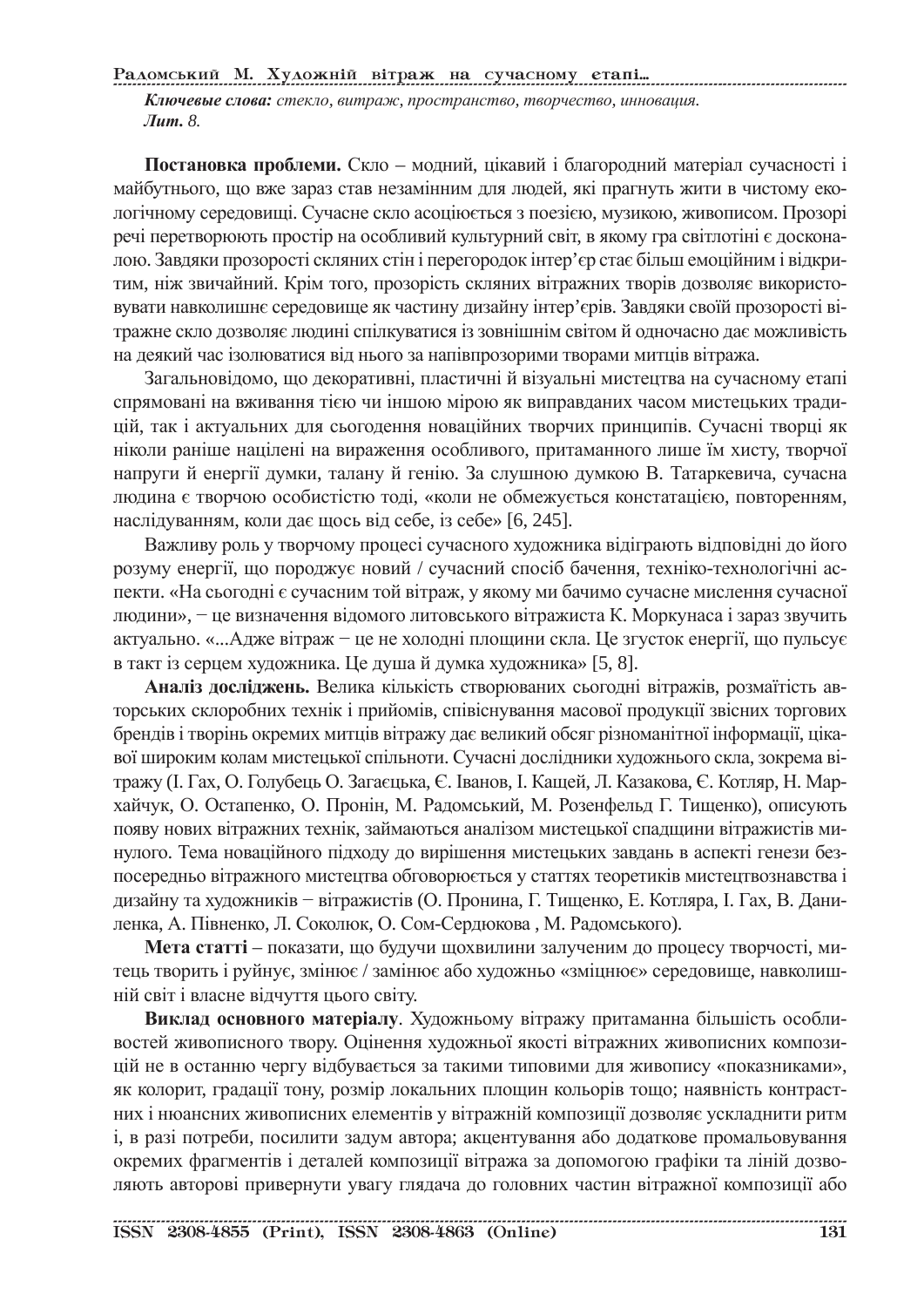вагомих її елементів тощо. Специфіка вітражного живопису визначається саме матеріалом. «У цьому більше блискучому, ніж прозорому матеріалі, що утворює світлові відбиття своєю зернистою й хвилеподібною поверхнею, й полягає зачарування і мальовничість...», – писав у 1908 році Е. Тоде [3, 10]. Роблячи вітраж, художники-вітражисти віддавна усвідомлювали, що вони не працюють як живописці у традиційному розумінні. Зазвичай вони брали до уваги, що на кінцевий результат в першу чергу впливає, наскільки точно, образно і яскраво вони розкрили тему та сюжет задуманого творіння. Відтак, сценарії сюжету, образне рішення, ритмічний лад, колірне вирішення (тобто ті складові, які входять до понятійного апарату живопису) під час створення вітража є надзвичайно важливими, але, як влучно вказує В. Толстой, «просторова організація всіх цих елементів, і саме у визначених архітектурних умовах, вимагає від автора вітража пильної уваги, змушуючи вибудовувати гармонію усіх вищевказаних елементів» [8, 244–245].

Основна творча «концепція» вітража полягає у тому, щоб зібрати й поєднати відповідно до задуму автора в єдине ціле колір, лінію, пластику малюнка й об'ємів, силуети основних композиційних плям. Недарма у мистецтві вітража декоративно-художню форму кожного твору можна описувати з погляду певної взаємодії всіх її елементів як між собою, так і з простором – як цілісну об'ємно-просторову структуру, в одному разі просту й лаконічну, а в іншому – досить складну. Крім того, кожен вітраж – це твір мистецтва, створений у рамках свого часу [4, 71].

Вітражне мистецтво на поч. XXI ст. як у світі, так і в Україні розвивається в різних напрямах. Увага художників і архітекторів до класичної спадщини вітражного мистецтва сприяла розширенню художніх можливостей, які не в останню чергу залежали від нових техніко-технологічних рішень. Протягом XX ст. традиційна техніка плаского вітража (монтування литого гутного скла у свинцевий профіль) удосконалювалася; застосовувалися новітні матеріали, які підмінювали старі; використовувалися принципово нові технології, які дозволили не лише значно розширити функціональне призначення вітража, але й змінити його видову специфіку. У 2000-х український і, як зазначають фахівці, харківський вітраж виходить на новий технікотехнологічний та функціональний рівень. Художники-вітражисти на високому рівні володіють відомими технологіями вітража й опановують нові. Як художники монументально-декоративного мистецтва вони беруть участь в державних і приватних архітектурних проектах, знаходячи художні рішення, які значно збагачують дизайнерські пошуки.

Поруч із традиційним монументальним вітражем харківські вітражисти створюють вітражні об'єкти, які з повною підставою можуть вважатися об'єктами сучасного мистецького процесу. Зокрема, це твори О. Полякова, М. Радомського, С. Фомічева та І. Фомічева, студентів XXIII. Сучасний вітраж у Харкові розвивається одночасно в мистецькому і дизайнерському середовищах. Він, з одного боку, здатен додержувати класичну лінію (монументальний вітраж), а з іншого – бути сучасним, відповідаючи сьогочасним естетичним і мистецьким тенденціям (вітражні арт-об'єкти). Вітраж поступово втрачає монументальність, набуваючи рис «станковості».

Сучасними вітражними творами є, на наш погляд, художньо-декоративні вітражі, які характеризуються меншими, ніж монументальні, розмірами і є не менш привабливими за художніми якостями. Сьогодні традиційну техніку вітража - мозаїчний набір з фігурних шматочків скла – використовують у багатьох декоративних вітражах прикладного призначення: для обрамлення й прикрашання меблів, дзеркал, ювелірних виробів тощо. У результаті вдосконалення способу з'єднання фактурних кольорових склів між собою вітражна техніка дозволяє застосовувати кольорове художнє скло для об'ємних предметів – ламп і світильників, невеликих скульптур найвигадливіших форм. При цьому май-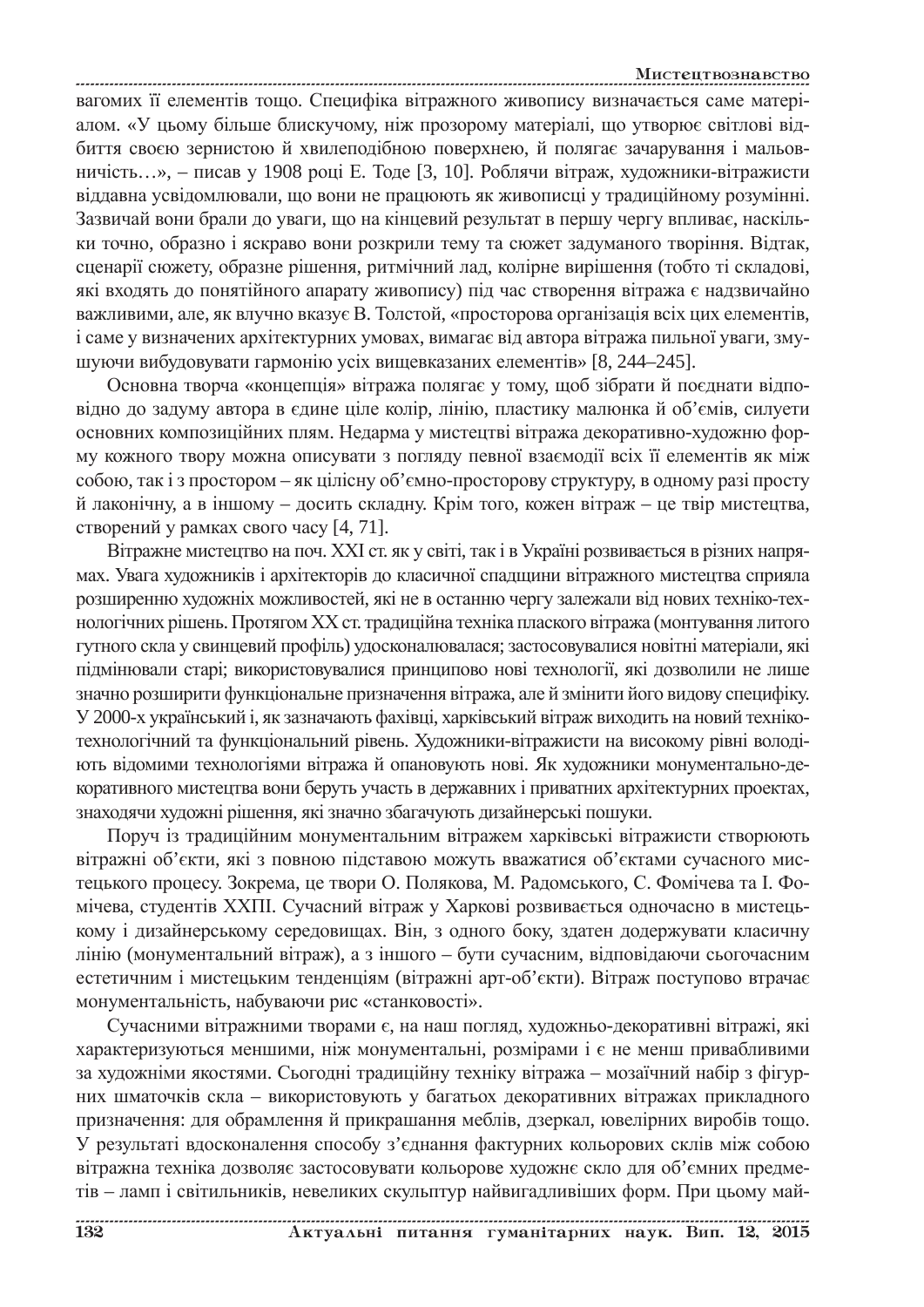#### Радомський М. Художній вітраж на сучасному етапі...

стри-вітражисти моделюють рельєфну поверхню своїх творів, використовуючи не тільки пласкі скляні пластини, але й об'ємні елементи, прозорі краплі у вигляді полірованих кабошонів, які нагадують коштовні камені; кольорові й прозорі елементи із правильно гранованих або грубо сколених шматків скла, малу пластику зі скла для додаткового декорування фрагментів скляних композицій.

Гарним прикладом декоративного інтер'єрного вітража є робота М. Радомського «На*тюрморт із виноградом»*. Це один із серії виконаних у 2010 р. вітражів для закритого підземного інтер'єру без джерел природного світла (приміщення освітлюється лише штучним світлом). «Натюрморт із виноградом» своєрідний за технікою свого виконання. Через те, що до приміщення жодним чином не проникало природне сонячне проміння, автор вперше у власній творчій практиці застосував як скло-основу дзеркало. Такий технічний прийом дозволив домогтися декількох декоративно-художніх ефектів. По-перше, дзеркало багаторазово підсилило шляхом складних відбиттів променів теплого світла декоративний характер оброблення використаних автором склів. По-друге, тіні від об'ємних елементів і деталей вітража, віддзеркалюючись, переломлюючись, відбиваючись багаторазово в дзеркалі, створили додаткову тональну палітру, місцями значно підсиливши вітражі світлотіньовими контрастами.

Ще однією важливою особливістю цього об'єкту стала його насиченість світлом. Здатність дзеркала, розміщеного у найнижчому шарі «Натюрморту з виноградом», майже повністю віддзеркалювати світло, яке потрапляє на його поверхню, дозволила підсилити яскраве світло, що проникало крізь кольорові скла. «Натюрморт із виноградом» виконаний як багатошаровий вітраж, тому безбарвне штучне світло, проходячи крізь шари кольорового скла різної товщини, здобувало спектральні характеристики природних кольорів. Дзеркало основи відбивало, таким чином, уже забарвлене світло, схоже на природне сонячне сяйво. Тепла зеленувато-жовта гама використаних у вітражі склів створює у приміщенні ніжний колорит неспекотного літа. Незважаючи на значну товщину застосованих автором склів, твір здається ажурним. Спеціально виготовлені для декоративних драпірувань скла надають композиції жвавості й вишуканості.

Вітражний об'єкт «Натюрморт з виноградом» динамічний. Завдяки сполученню об'ємів, високим рельєфам і відбиттю джерела світла в дзеркалі основи вітража створюється ефект тривимірності. Віддзеркалюваний у дзеркалі світильник як джерело світла змінює своє розташування під час руху глядача кімнатою. Це надає композиції натуральності й вносить ілюзію ефекту додаткового простору за шаром вітража. За предметами натюрморту утворюється мерехтливе тло, яке змінюється, переливаючись, коли глядач рухається вздовж кімнати.

Умовно-декоративний характер таких своєрідних вітражів вимагає особливої уваги їхніх авторів до технології й пошуку все нових різновидів скла й сполучних елементів для нього. Знайомлячись з вітражами декоративного напряму, відчуваємо, що оточені особливим світом мистецтва, в якому немає місця тривіальній життєвій прозі. Міркуючи про декоративний напрям у вітражі, художниця Д. Хоффман писала: «…ми хочемо зрозуміти, що таке "сучасний" вітраж, а вірніше було б поставити собі запитання – що таке вітраж взагалі. Тому що дуже часто через незнання його специфіки ми не використовуємо всіх його можливостей. Ми вважаємо: "Вилискує. Блищить. Привертає погляд. І досить!". І починаємо видавати кілометри порожньої, погано організованої "декоративності", забуваючи, що маємо справу з особливим інструментом, потужним і серйозним» [2, 10]. «У цього інструмента особливий голос, своя мова і свої правила», – стверджує художниця. Для неї вітраж – «це насамперед архітектура. Вступаючи в неї, художник бере на себе всі зобов'язання, з нею пов'язані: зважання на тектонічні закономірності, знання умов функ-